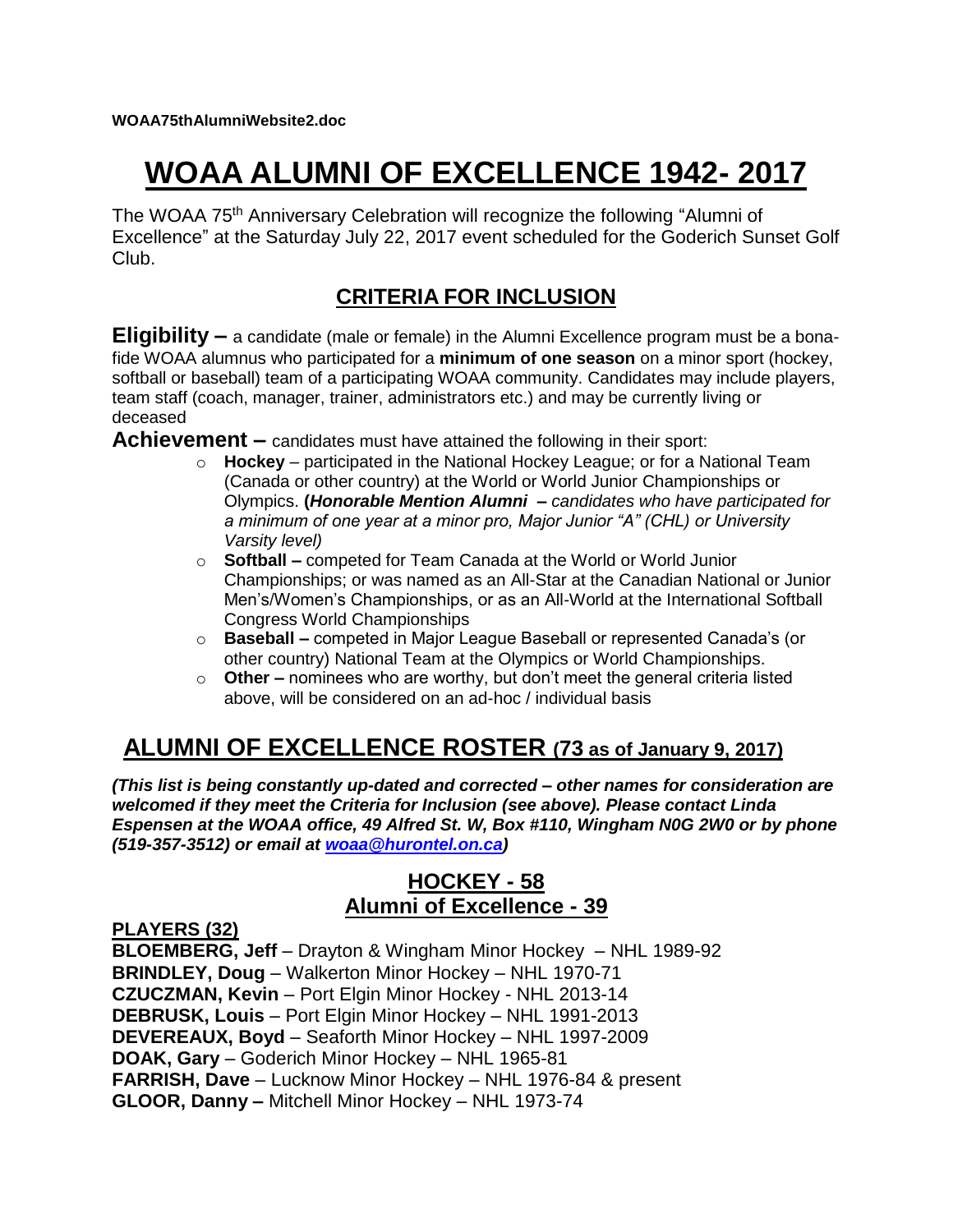**HENDERSON, Paul** – Lucknow Minor Hockey – NHL 1963-80 **HOPKINS, Dean** – Durham Minor Hockey – NHL 1979-89 **JEFFREY, Larry** – Goderich Minor Hockey – NHL 1961-69 **MacDERMID, Lane** – Shallow Lake Minor Hockey – NHL 2009-14 **MacDERMID, Paul** – Chesley Minor Hockey – NHL 1981-95 **MacMILLAN, Jeff** – Durham Minor Hockey – NHL 2003-04 **McCUTCHEON, Darwin** – Brussels Minor Hockey – NHL 1981-82 **McINTOSH, Paul** – Listowel Minor Hockey – NHL 1974-76 **McINTYRE, Jack** – Listowel Minor Hockey – NHL 1950-60 **McLEAN, Brett** - Port Elgin Minor Hockey – NHL 2010-12 **McLLWAIN, Dave** – Seaforth Minor Hockey – NHL 1987-97 **MURRAY, Ken** – Walkerton Minor Hockey – NHL 1969-76 **MURRAY, Rem** – Seaforth Minor Hockey – NHL 1996-06 **O'REILLY, Cal** – Seaforth Minor Hockey – NHL 2006-present **O'REILLY, Ryan** – Seaforth Minor Hockey – NHL 2009-present **PAGE, Margot** – Tiverton Minor Hockey – Team Canada 1989-94 **PERROTT, Nathan** – South Bruce (Teeswater) Minor Hockey – NHL 2002-06 **PETERS, Justin** – Blyth Minor Hockey – NHL 2009-15 **RIGGIN, Dennis** – Kincardine Minor Hockey – NHL 1959-63 **ROEDGER, Roy** – Port Elgin Minor Hockey – Team Germany 1979-90 **SCHISTAD, Robert** - Wingham Minor Hockey – Team Norway 1991-98 **SPALING, Nick** – Drayton Minor Hockey – NHL 2009-present **WATT, Mike** – Seaforth Minor Hockey – NHL 1997-03 **WILLIS, Jordan** – Kincardine Minor Hockey – NHL 1995-96

#### **ON-ICE OFFICIALS AND ADMINISTRATORS/COACHES/SCOUTS (7)**

**CHERREY, Scott** – Drayton Minor Hockey – NHL 2007 – present **COATES, Al** – Listowel Minor Hockey – NHL 1995-2008 **DRISCOLL, Scott** – Seaforth Minor Hockey – NHL 1992 – present **HEINBUCK, Jay** – Mitchell Minor Hockey – NHL - present **MASON, Ron –** Seaforth Minor Hockey – US Hockey Hall of Fame **NICHOLSON, Kendrick** – Milverton Minor Hockey – NHL 2016-present **POLLOCK, Kevin** – Kincardine Minor Hockey – NHL 1999-present

### **Honorable Mention – 19**

**ALCOMBRACK, Jeff** – Kincardine Minor Hockey – CHL – 2002-10 **BAUMAN, Stacey** – Hanover Minor Hockey – ECHL/CHL – 2003-11 **BELL, David** – Shallow Lake Minor Hockey – ECHL/UHL/AHL/WCHL - 1997-04 **GIBSON, Steve** – Howick Minor Hockey – ECHL/AHL/UHL – 1992-04 **DOIG, Tyler** – Seaforth Minor Hockey – ECHL/AHL – 2007-11 **JARMUTH, Mike** – Monkton Minor Hockey – UHL/ECHL/AHL/CPHL – 2003-07 **LIESEMER, Don** – South Bruce (Mildmay) Minor Hockey –AHL/IHL/WHL/CHL – 1964-75 **LIGHTBODY, Quade** – Port Elgin Minor Hockey – AHL/UHL/CHL – 2000-09 **MAHOOD, Doug** – South Bruce (Teeswater) Minor Hockey – SHL/IHL – 1973-77 **MacDERMID, Kurtis** – Shallow Lake Minor Hockey – AHL – 2015-present **McKEE, Don** – Belgrave Minor Hockey – WPHL/CHL – 1999-07